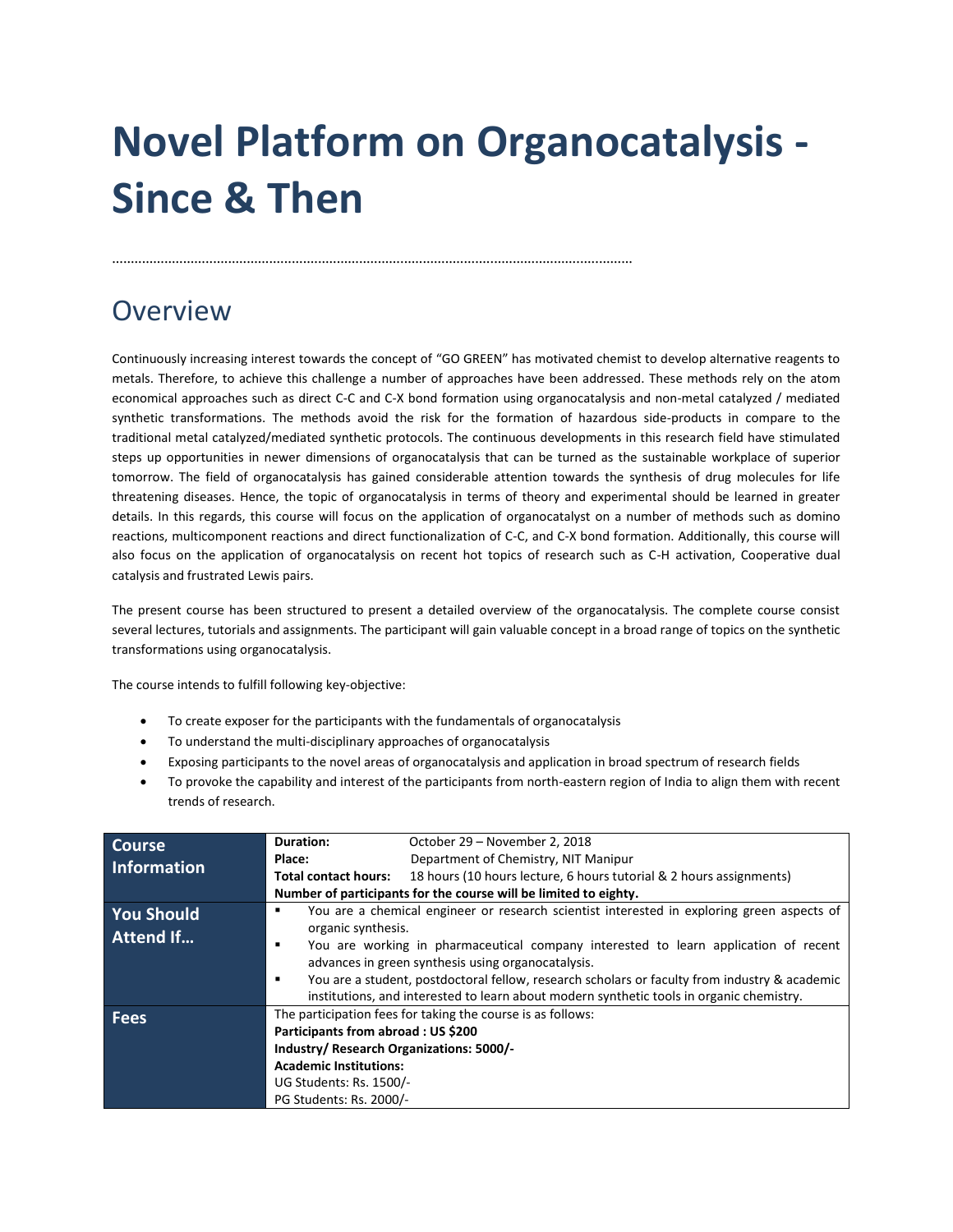Ph.D Students: Rs. 2500/- Postdoctoral fellow/Research Associate: Rs. 3000/- Faculty Members: Rs. 3500/- The above fee include all instructional materials, computer use for tutorials and assignments, laboratory equipment usage charges, 24 hr free internet facility. If available, the participants will be provided with accommodation in hostel on payment basis.

# The Faculty

#### **Foreign Faculty**: Prof. (Dr.) René Wilhelm (Department of Chemistry, University of Paderborn, Germany).

He was born in November 1972 in Hanover, Germany. After his A-levels and his military service, he started in 1993 his chemistry studies at the University of Hanover. He completed in 1998 his studies with his diploma work in the group of Prof.



Butenschön. He then moved to London and got in 2001 his Doctor of Philosophy at the Imperial College of Science, Technology & Medicine in London, in the group of Dr. Widdowson. Thereafter, he was for one year Postdoc with Prof. Vollhardt in Berkeley, California. After an additional half year as Postdoc with Prof. Magnus in Austin, Texas, he started in 2003 his independent academic career as a juniorprofessor at the Clausthal University of Technology in Germany. After a positive mid-term evaluation of his junior-professorship in 2006, he did in 2009 additionally a habilitation at the Technical University of Clausthal. He was associate professor at the Nicolaus Copernicus University of Toruń in the summer semester 2010. He is a member of the Royal Society of Chemistry, the American Chemical Society and the German Chemical Society (GDCh). Between 2001 und 2002 he was a Feodor-Lynen Fellow of the

Alexander von Humboldt Foundation. He was awarded in 2010 a Heisenberg Fellowship of the German Research Foundation and received in 2016 and awarded a Thieme Chemistry Journals Award. His research interest relies on mainly organocatalysis and ionic liquids. He has number of publications in international journals.

Please follow the link of his research webpage @ [https://chemie.uni-paderborn.de/arbeitskreise/organische](https://chemie.uni-paderborn.de/arbeitskreise/organische-chemie/wilhelm/)[chemie/wilhelm/](https://chemie.uni-paderborn.de/arbeitskreise/organische-chemie/wilhelm/)

**Course Coordinator**: Dr. Chandi Charan Malakar, (Department of Chemistry, National Institute of Technology (NIT) Manipur).

Dr. Chandi C. Malakar currently working as Assistant Professor at the department of chemistry, National Institute of Technology



(NIT) Manipur. After completing M.Sc from IIT Kanpur, he moved to Ludwig-Maximilians University Munich (LMU Munich), Germany as research fellow. Dr. Malakar awarded his doctorate degree (Ph.D) in 2011 from University of Hohenheim, Stuttgart, Germany under the supervision of Prof. (Dr.) Uwe Beifuss. Followed by three successive Postdoctoral Research work

(during 2011-2014) at University of Antwerp, Belgium and

### Course Co-ordinator

**Dr. Chandi Charan Malakar**  Phone: 9862532117 E-mail[: chdeepm@gmail.com](mailto:chdeepm@gmail.com) Group website: http://chdeepm.wixsite.com/mysite

For the updates on the entitled course, please follow the NIT Manipur website:

...........................................................................

http://www.nitmanipur.ac.in